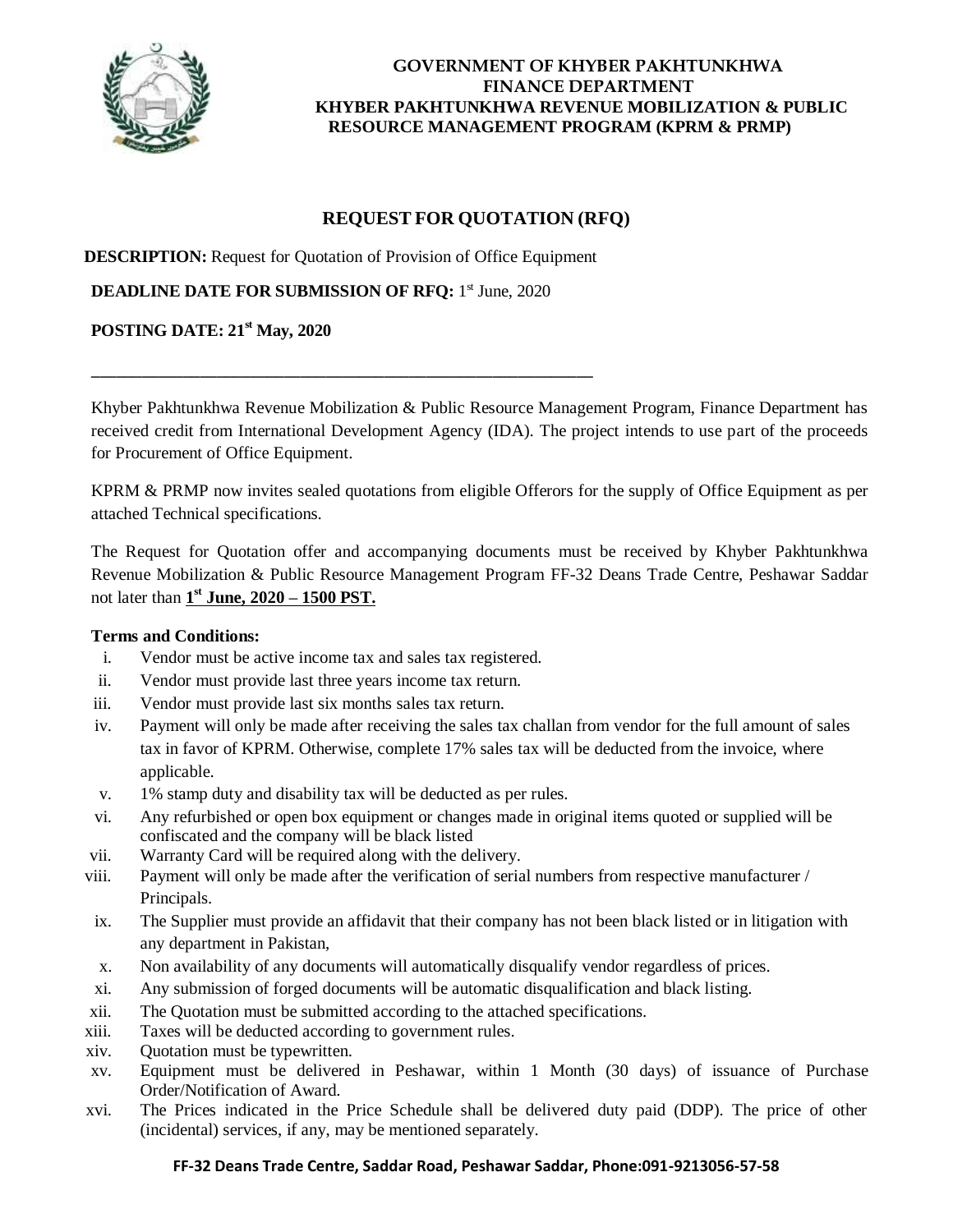

# **GOVERNMENT OF KHYBER PAKHTUNKHWA FINANCE DEPARTMENT KHYBER PAKHTUNKHWA REVENUE MOBILIZATION & PUBLIC RESOURCE MANAGEMENT PROGRAM (KPRM & PRMP)**

- xvii. Prices shall be fixed and Bid price should be in Pak Rupees.
- xviii. Prices shall include all Government Taxes.
- xix. After sales service will required according to policy of the manufacturers.
- xx. The Offerors are requested to give their best and final prices as no negotiations are expected.
- xxi. Secretary Finance is the competent authority for grievance redressal.

## **Coordinator**

Khyber Pakhtunkhwa Revenue Mobilization & Public Resource Management Program